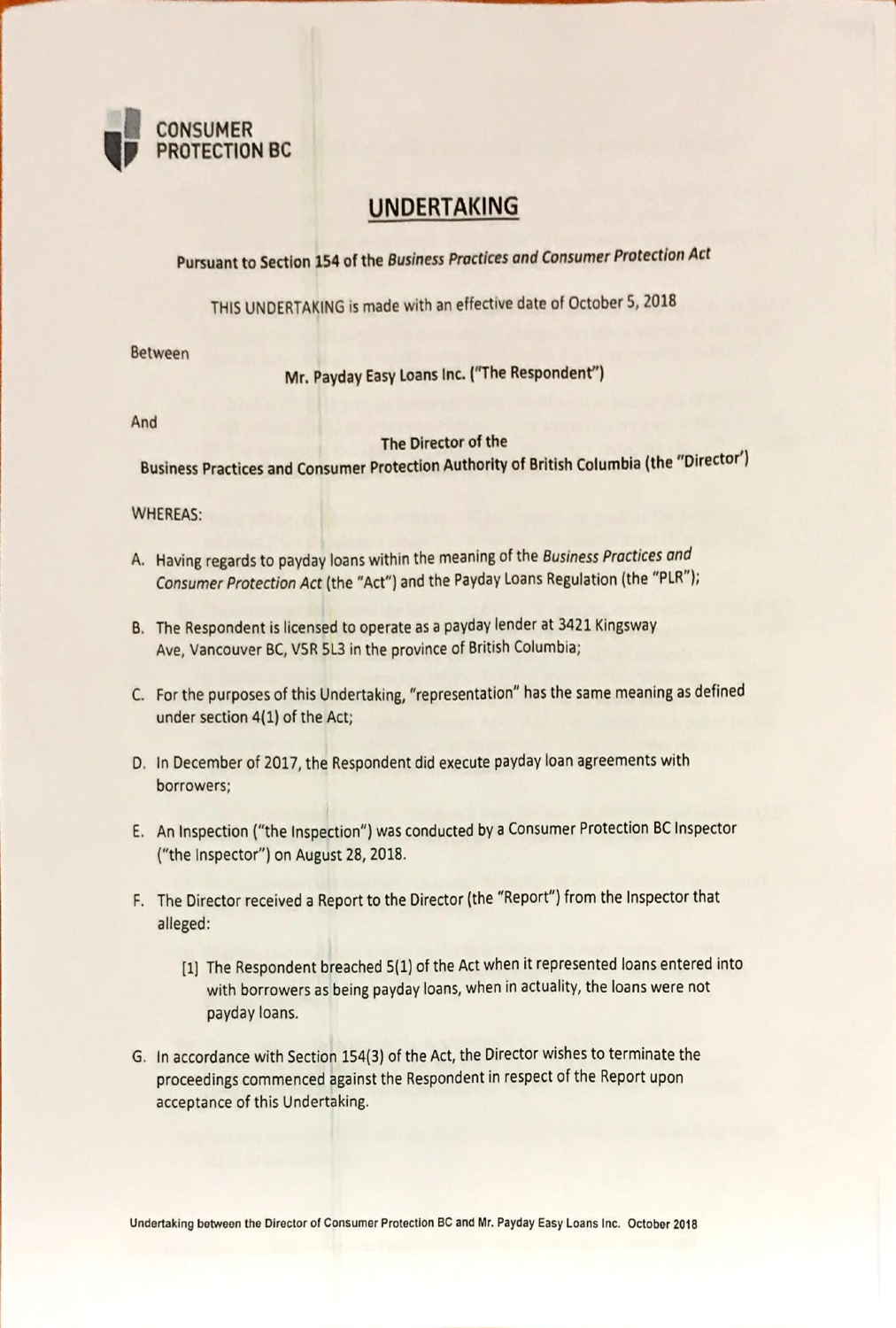NOW THEREFORE the Respondent undertakes, acknowledges, and agrees with the Director:

- (Il Credit to the benefit of borrowers, whether by waiver or refund, any amount of the cost of credit collected or associated with loan agreements executed between the Respondent borrowers in December 2017, where representations used to execute the agreements referred to the loans as payday loan when in fact, they were not.
- (2) For borrowers who do not have current repayment amounts outstanding with the lender, the Respondent will contact the borrowers to arrange for reimbursement of the cost of credit or other charges, collected and associated with the loans described in item
- (3) By October 31, 2018 provide Consumer Protection BC with an accounting of all cost of credit waiver or refunds to borrowers as applicable to the circumstance in items (1] and (2). The accounting to include: the customer ID; borrower's name; loan identifier and date and; the amount credited to the borrower's benefit.
- (4) That it will pay to Consumer Protection BC any amount not credited the benefit or refunded ["the unclaimed amount"] to, borrowers identified in items (1) or (21 of this Undertaking.
- (S) The unclaimed amount will be held for a period of six months, during which period, it may be drawn down to satisfy any claims made by borrowers who can substantiate they were or, should have been included in the persons eligible for credit of amounts paid as permissible charges for loans identified in items [1] and [2] of this Undertaking. The form, process, adjudication, and payment of claims made related to the unclaimed amount will be solely at the discretion of the Director. Any amounts remaining at the end of the sixmonth period will be paid by Consumer Protection BC to the Consumer Advancement Fund administered by Consumer Protection BC.
- (6) Unless a loan issued by the Respondent is a payday loan, as defined under section 112.01 of the Act, the Respondent will not represent the loan as being a payday loan.
- (71 The Respondent will reimburse Consumer Protection BC full costs of the Inspection of \$985.62 within 7 days of this Undertaking.
- [81 That this Undertaking is binding on the Respondent until such time as it is either terminated in writing by the Director or terminated by order of the Supreme Court of British Columbia.
- [91 That in addition to rendering the Respondent liable to further penalties and proceedings as provided for under the Act, it is an offence under the Act to fail to comply with any part of this undertaking that has not been previously terminated.
- [10)That any communication with the Director in connection with this Undertaking shall be made to the following: